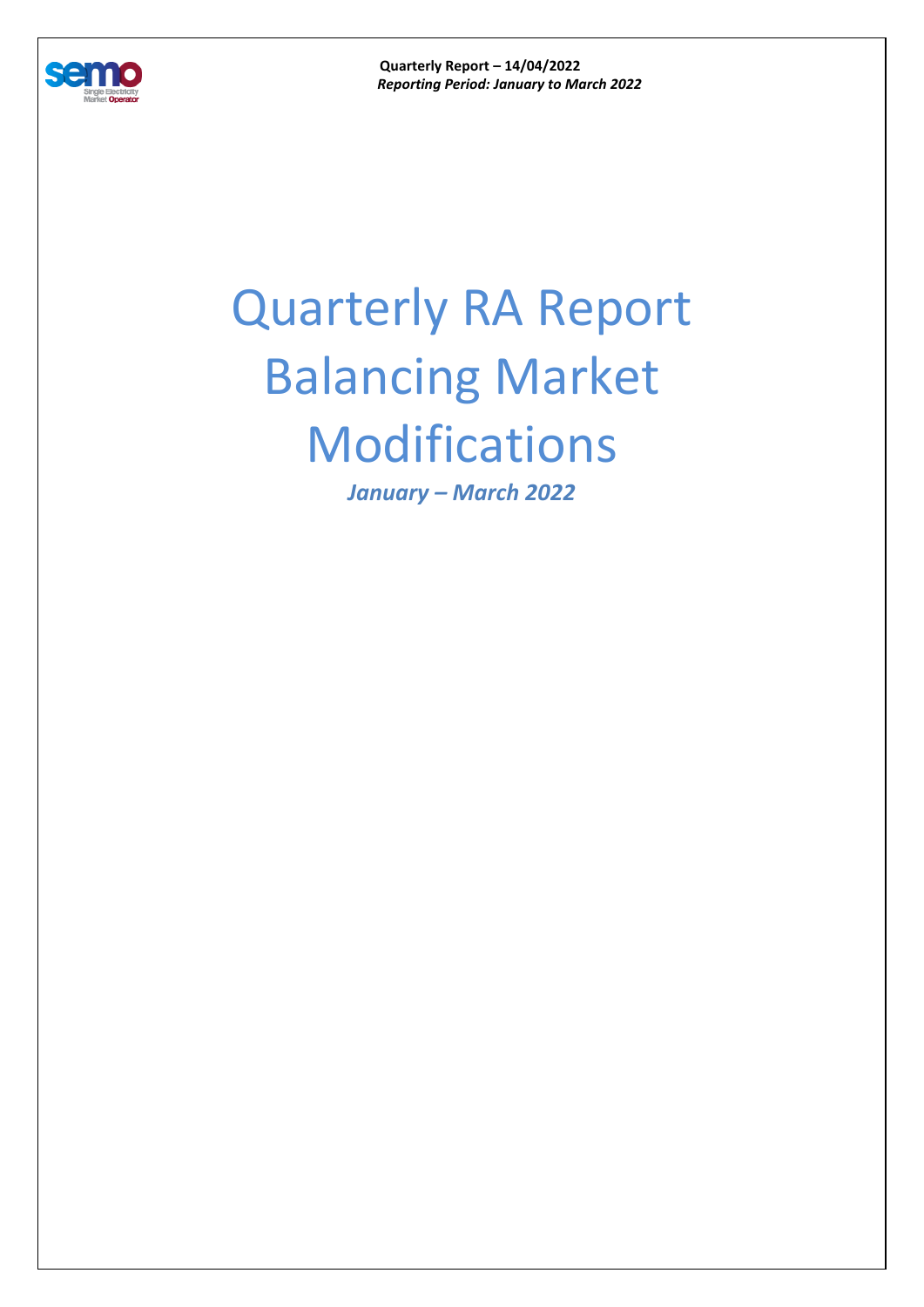

## *Summary Note*

| <b>Area</b>                                                       | <b>Key Event</b>                                            |                                          |  |
|-------------------------------------------------------------------|-------------------------------------------------------------|------------------------------------------|--|
| <b>Meetings Held</b>                                              | <b>Modifications Committee Meeting</b><br>109               | Thursday, 10 <sup>th</sup> February 2022 |  |
| <b>Modifications Raised</b><br>during this period                 | $\overline{4}$                                              |                                          |  |
| <b>Modifications</b><br><b>Recommended for</b><br><b>Approval</b> | $\overline{4}$                                              |                                          |  |
| <b>RA Decisions Issued</b>                                        | 5                                                           |                                          |  |
| <b>Modifications Deferred</b><br>as at 31/03/22                   | $\overline{2}$                                              |                                          |  |
| <b>Modifications Under</b><br><b>Consideration</b>                | <b>Modifications Under Consideration with Status listed</b> |                                          |  |
| <b>Trading &amp; Settlement</b><br>Code                           | Version 26.0                                                |                                          |  |
| <b>Modifications Currently</b><br>on baseline                     | <b>Balancing Market Rules</b>                               |                                          |  |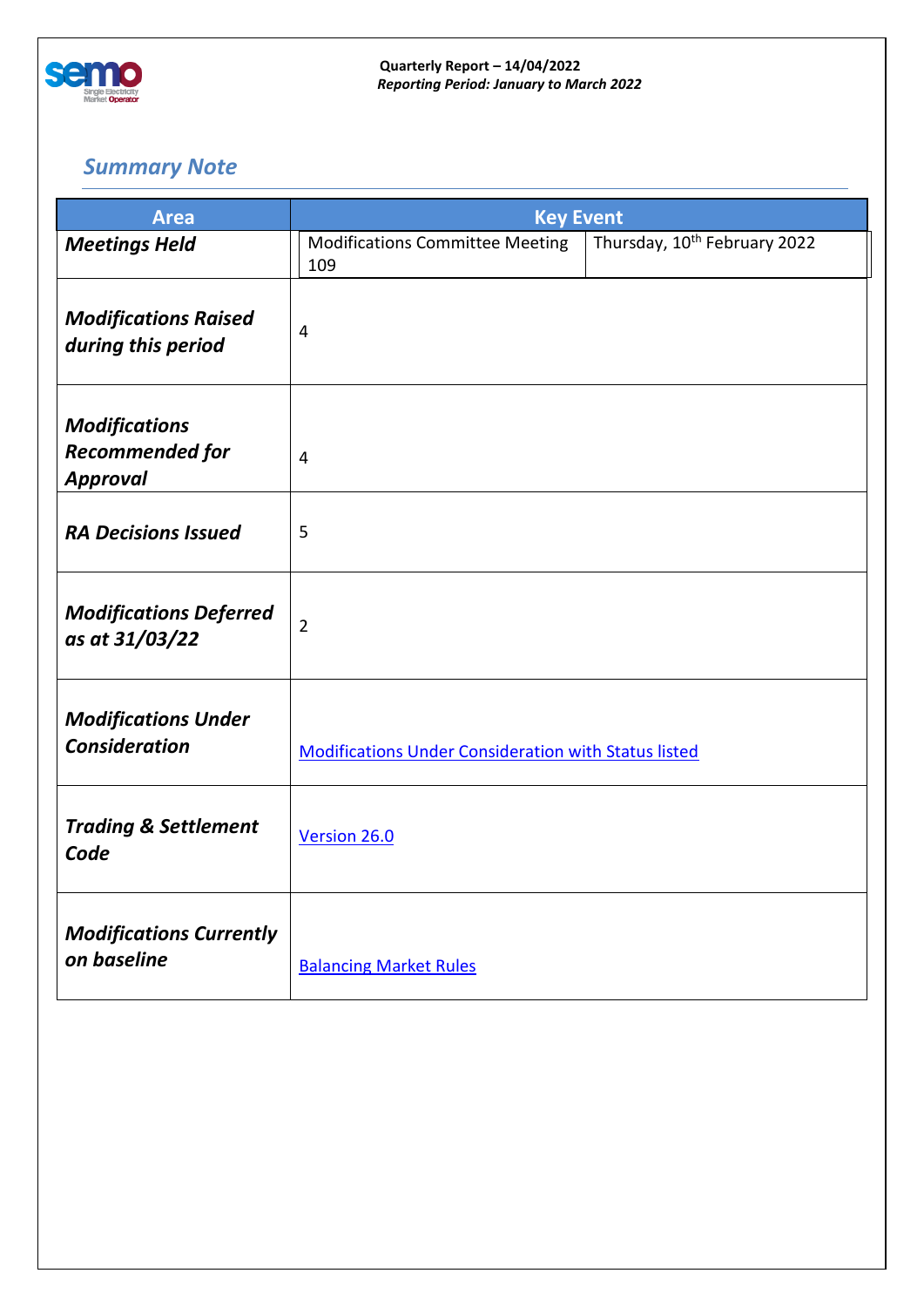

## **Quarterly Report – 14/04/2022**  *Reporting Period: January to March 2022*

## *Appendix 1 – Programme of Work as as 31/03/2022*

| Status as at 31 March 2022                                                                                                       |                                                                                                                                             |                                                   |  |  |  |
|----------------------------------------------------------------------------------------------------------------------------------|---------------------------------------------------------------------------------------------------------------------------------------------|---------------------------------------------------|--|--|--|
| <b>Modification Proposals 'Recommended for Approval' without System impacts</b>                                                  |                                                                                                                                             |                                                   |  |  |  |
| <b>Title</b>                                                                                                                     | <b>Sections Modified</b>                                                                                                                    | <b>Sent</b>                                       |  |  |  |
| Mod_01_22 Balance Surety_Demand<br>Guarantee                                                                                     | Section G 9.1.2 & 9.1.3 of<br>T&SC, Appendix A, various<br>paragraphs throughout the<br>affected APs and new<br>definitions in the Glossary | N/A                                               |  |  |  |
| Mod_14_21 Extension of System Service Flag<br>to include units providing Replacement<br>Reserve in line with the detailed design | N.2                                                                                                                                         | Sent for RA Decision<br>19/01/22                  |  |  |  |
| <b>Modification Proposals 'Recommended for Approval' with System impacts</b>                                                     |                                                                                                                                             |                                                   |  |  |  |
| Mod_13_19 Payment for Energy Consumption<br>in SEM for non-energy Services Dispatch                                              | F                                                                                                                                           | Sent for RA Decision<br>26/03/21                  |  |  |  |
| <b>Modification Proposals 'Recommended for Rejection'</b>                                                                        |                                                                                                                                             |                                                   |  |  |  |
| N/A                                                                                                                              | N/A                                                                                                                                         | N/A                                               |  |  |  |
| <b>RA Decision 'Further Work Required'</b>                                                                                       |                                                                                                                                             |                                                   |  |  |  |
| N/A                                                                                                                              | N/A                                                                                                                                         | N/A                                               |  |  |  |
| <b>RA Decision Approved Modifications with System Impacts</b>                                                                    |                                                                                                                                             |                                                   |  |  |  |
| <b>Title</b>                                                                                                                     | <b>Sections Modified</b>                                                                                                                    | <b>Effective Date</b>                             |  |  |  |
| Mod_19_21 Modification re Publication of<br>Information by SEMO                                                                  | <b>B.13</b>                                                                                                                                 | 9 February 2022                                   |  |  |  |
| Mod_01_20 PMEA No Energy Action Same<br>Direction as NIV                                                                         | E.3.4.2                                                                                                                                     | Trading day after<br>system changes take<br>place |  |  |  |
| RA Decision Approved Modifications with no System Impacts                                                                        |                                                                                                                                             |                                                   |  |  |  |
| <b>Title</b>                                                                                                                     | <b>Sections Modified</b>                                                                                                                    | <b>Effective Date</b>                             |  |  |  |
| Mod_04_22 Alternatives to LIBOR                                                                                                  | Glossary, AP15                                                                                                                              | 11 March 2022                                     |  |  |  |
| Mod_03_22 Collection of Monies                                                                                                   | G <sub>2</sub>                                                                                                                              | 14 March 2022                                     |  |  |  |
| Mod_20_21 Undo Instruction Scenario 2                                                                                            | Appendix O                                                                                                                                  | 14 March 2022                                     |  |  |  |
| Mod_02_21 Setting a flag for Interconnector<br>Actions above 500/Mwh                                                             | Appendix 2, F.2                                                                                                                             | 26 January 2022                                   |  |  |  |
| <b>RA Decision Rejected</b>                                                                                                      |                                                                                                                                             |                                                   |  |  |  |
| Mod_01_21 Removal of Difference Charges<br>where operational constraints are binding                                             | Appendices Part B                                                                                                                           | 13 August 2021                                    |  |  |  |
| <b>RA Direction</b>                                                                                                              |                                                                                                                                             |                                                   |  |  |  |
| Mod_08_20 Imbalance prices to reflect the<br>real-time value of energy                                                           | D.4.4.12                                                                                                                                    | Decision letter<br>received $-29/10/20$           |  |  |  |
| <b>AP Notifications</b>                                                                                                          |                                                                                                                                             |                                                   |  |  |  |